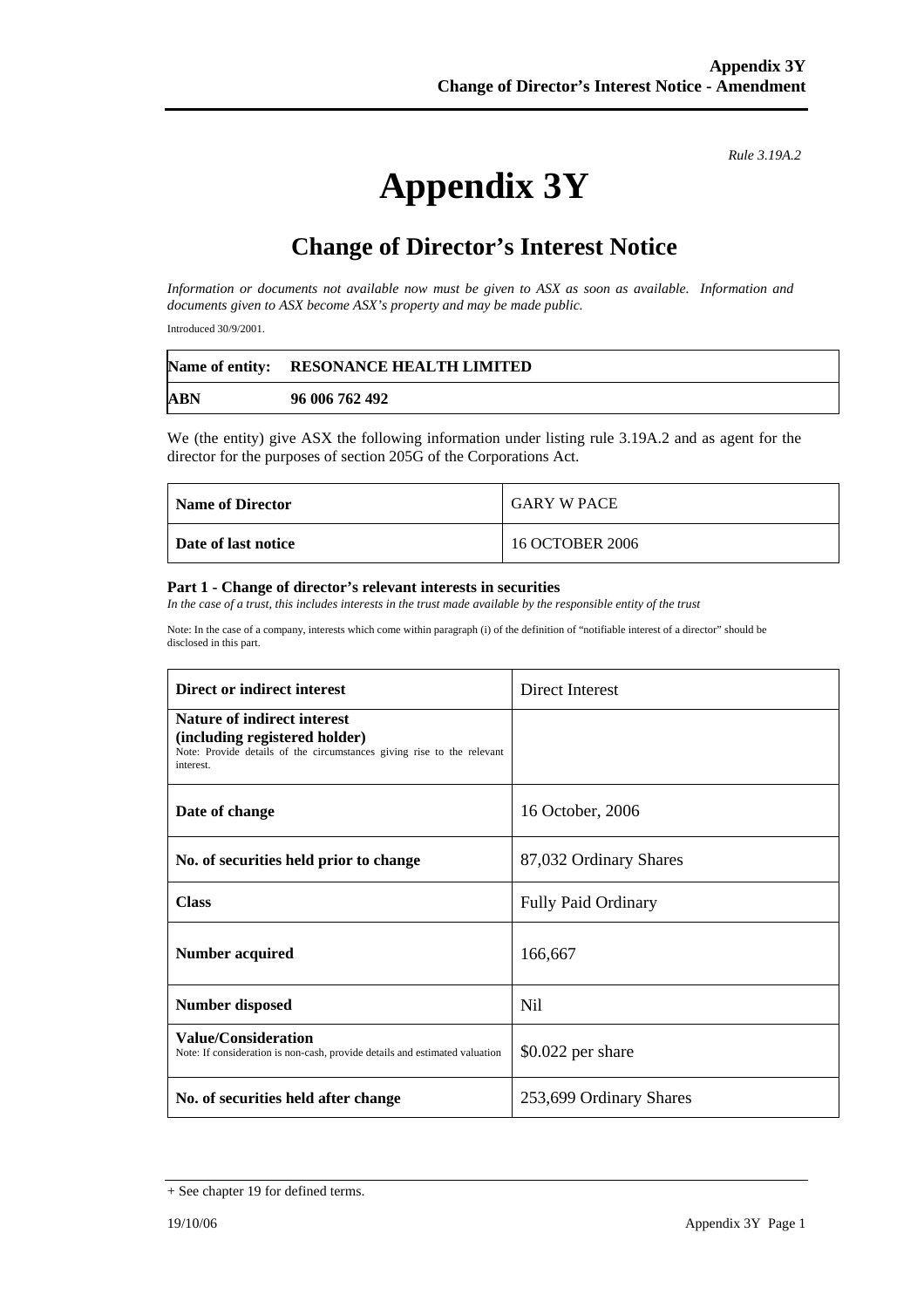| On market purchase<br>securities under dividend reinvestment plan, participation in buy-back |
|----------------------------------------------------------------------------------------------|
|----------------------------------------------------------------------------------------------|

### **Part 2 – Change of director's interests in contracts**

Note: In the case of a company, interests which come within paragraph (ii) of the definition of "notifiable interest of a director" should be disclosed in this part.

| <b>Detail of contract</b>                                                                                                                                                   | N/A |
|-----------------------------------------------------------------------------------------------------------------------------------------------------------------------------|-----|
| <b>Nature of interest</b>                                                                                                                                                   | N/A |
| Name of registered holder<br>(if issued securities)                                                                                                                         | N/A |
| Date of change                                                                                                                                                              | N/A |
| No. and class of securities to which interest<br>related prior to change<br>Note: Details are only required for a contract in relation to which the interest has<br>changed | N/A |
| <b>Interest acquired</b>                                                                                                                                                    | N/A |
| <b>Interest disposed</b>                                                                                                                                                    | N/A |
| <b>Value/Consideration</b><br>Note: If consideration is non-cash, provide details and an estimated valuation                                                                | N/A |
| Interest after change                                                                                                                                                       | N/A |

<sup>+</sup> See chapter 19 for defined terms.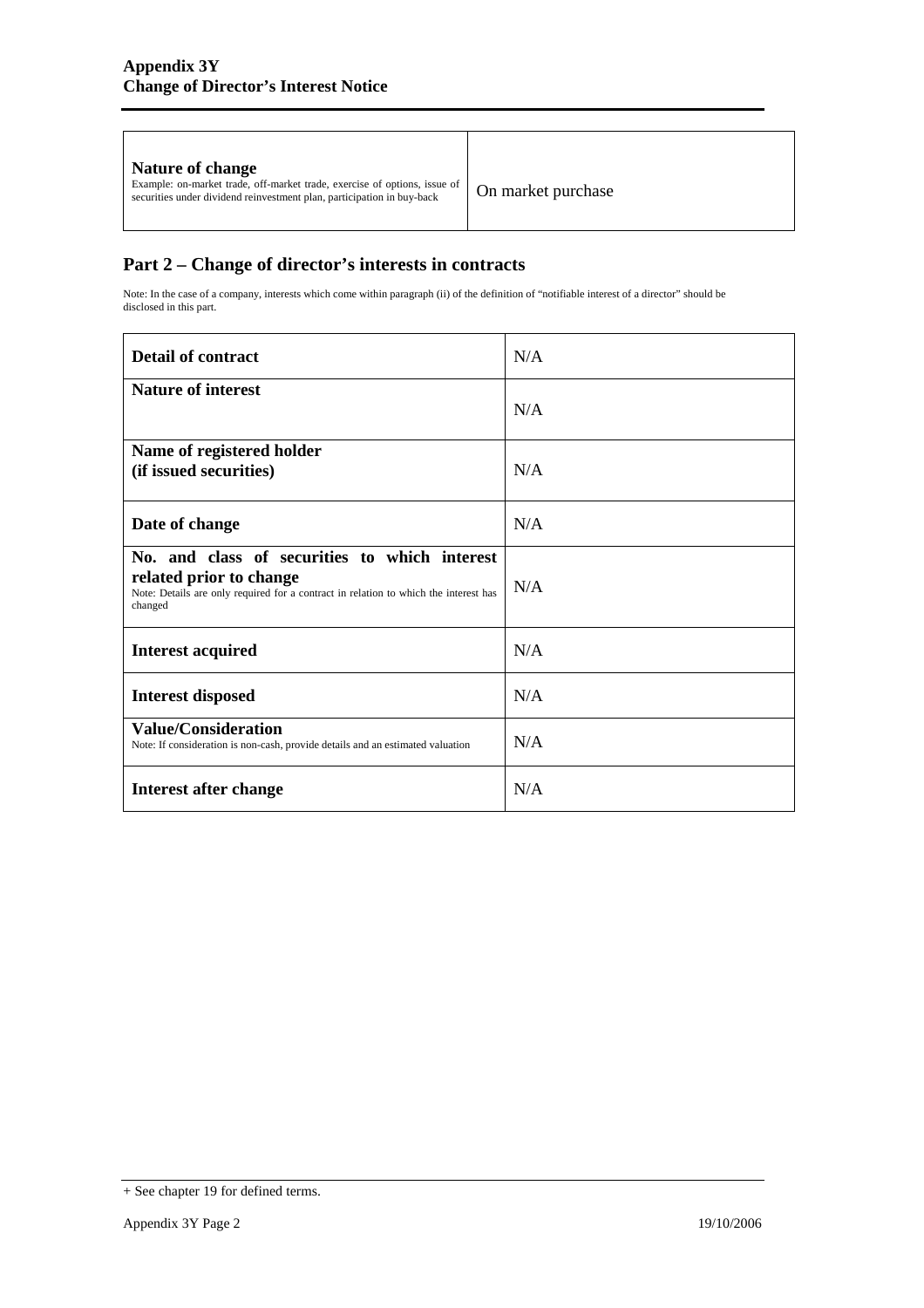# **Appendix 3Y**

*Rule 3.19A.2*

## **Change of Director's Interest Notice**

*Information or documents not available now must be given to ASX as soon as available. Information and documents given to ASX become ASX's property and may be made public.* 

Introduced 30/9/2001.

|            | Name of entity: RESONANCE HEALTH LIMITED |
|------------|------------------------------------------|
| <b>ABN</b> | 96 006 762 492                           |

We (the entity) give ASX the following information under listing rule 3.19A.2 and as agent for the director for the purposes of section 205G of the Corporations Act.

| <b>Name of Director</b> | ROGER GREENE    |
|-------------------------|-----------------|
| Date of last notice     | 16 OCTOBER 2006 |

#### **Part 1 - Change of director's relevant interests in securities**

In the case of a trust, this includes interests in the trust made available by the responsible entity of the trust

Note: In the case of a company, interests which come within paragraph (i) of the definition of "notifiable interest of a director" should be disclosed in this part.

| Direct or indirect interest                                                                                                                                | Direct Interest            |
|------------------------------------------------------------------------------------------------------------------------------------------------------------|----------------------------|
| <b>Nature of indirect interest</b><br>(including registered holder)<br>Note: Provide details of the circumstances giving rise to the relevant<br>interest. |                            |
| Date of change                                                                                                                                             | 16 October, 2006           |
| No. of securities held prior to change                                                                                                                     | 397,272 ordinary shares    |
| <b>Class</b>                                                                                                                                               | <b>Fully Paid Ordinary</b> |
| Number acquired                                                                                                                                            | 166,667                    |
| <b>Number disposed</b>                                                                                                                                     | Nil                        |
| <b>Value/Consideration</b><br>Note: If consideration is non-cash, provide details and estimated<br>valuation                                               | $$0.022$ per share         |
| No. of securities held after change                                                                                                                        | 563,939                    |

<sup>+</sup> See chapter 19 for defined terms.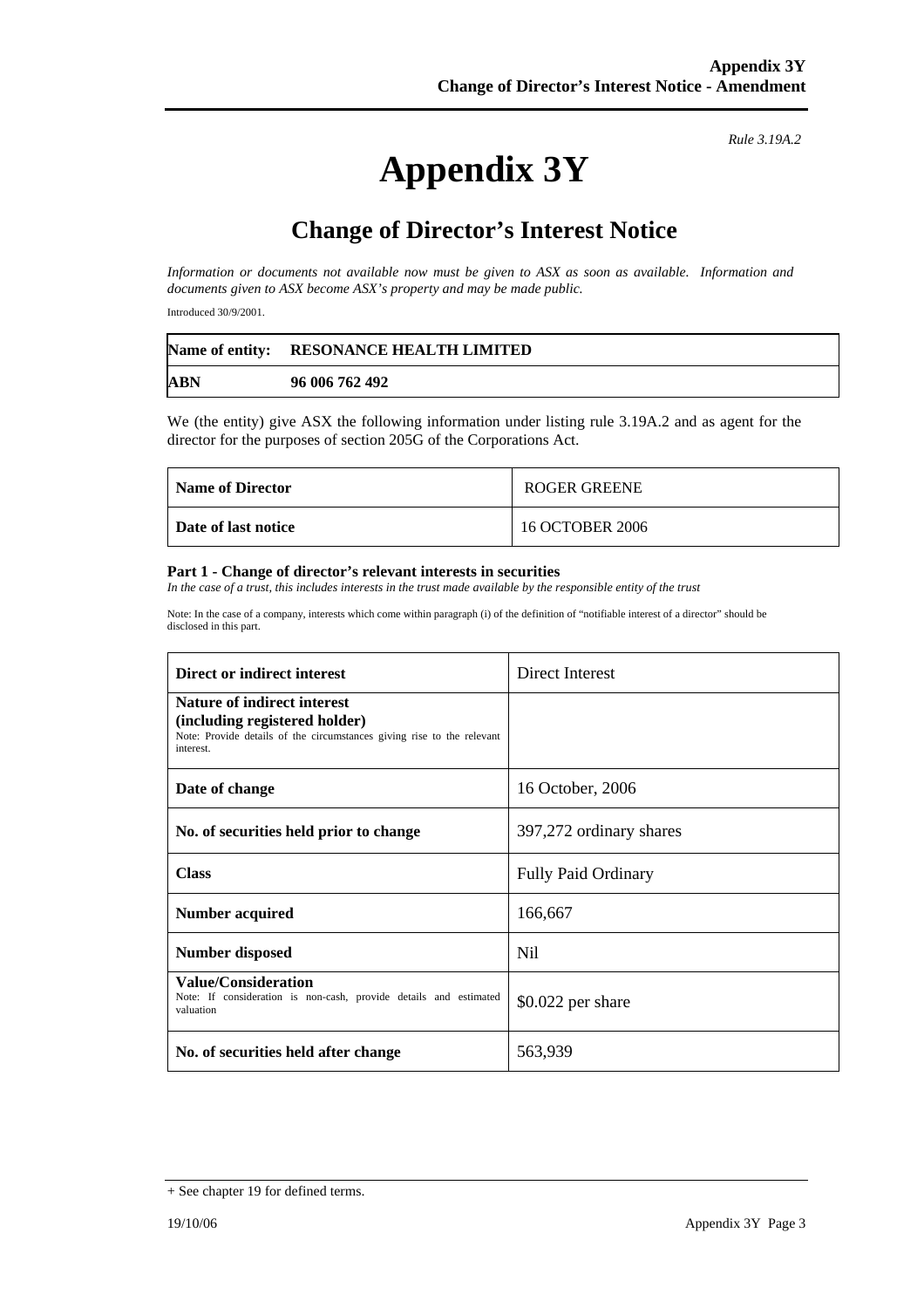### **Part 2 – Change of director's interests in contracts**

Note: In the case of a company, interests which come within paragraph (ii) of the definition of "notifiable interest of a director" should be disclosed in this part.

| <b>Detail of contract</b>                                                                                                                                                   | N/A |
|-----------------------------------------------------------------------------------------------------------------------------------------------------------------------------|-----|
| <b>Nature of interest</b>                                                                                                                                                   | N/A |
| Name of registered holder<br>(if issued securities)                                                                                                                         | N/A |
| Date of change                                                                                                                                                              | N/A |
| No. and class of securities to which interest<br>related prior to change<br>Note: Details are only required for a contract in relation to which the interest has<br>changed | N/A |
| <b>Interest acquired</b>                                                                                                                                                    | N/A |
| <b>Interest disposed</b>                                                                                                                                                    | N/A |
| <b>Value/Consideration</b><br>Note: If consideration is non-cash, provide details and an estimated valuation                                                                | N/A |
| Interest after change                                                                                                                                                       | N/A |

<sup>+</sup> See chapter 19 for defined terms.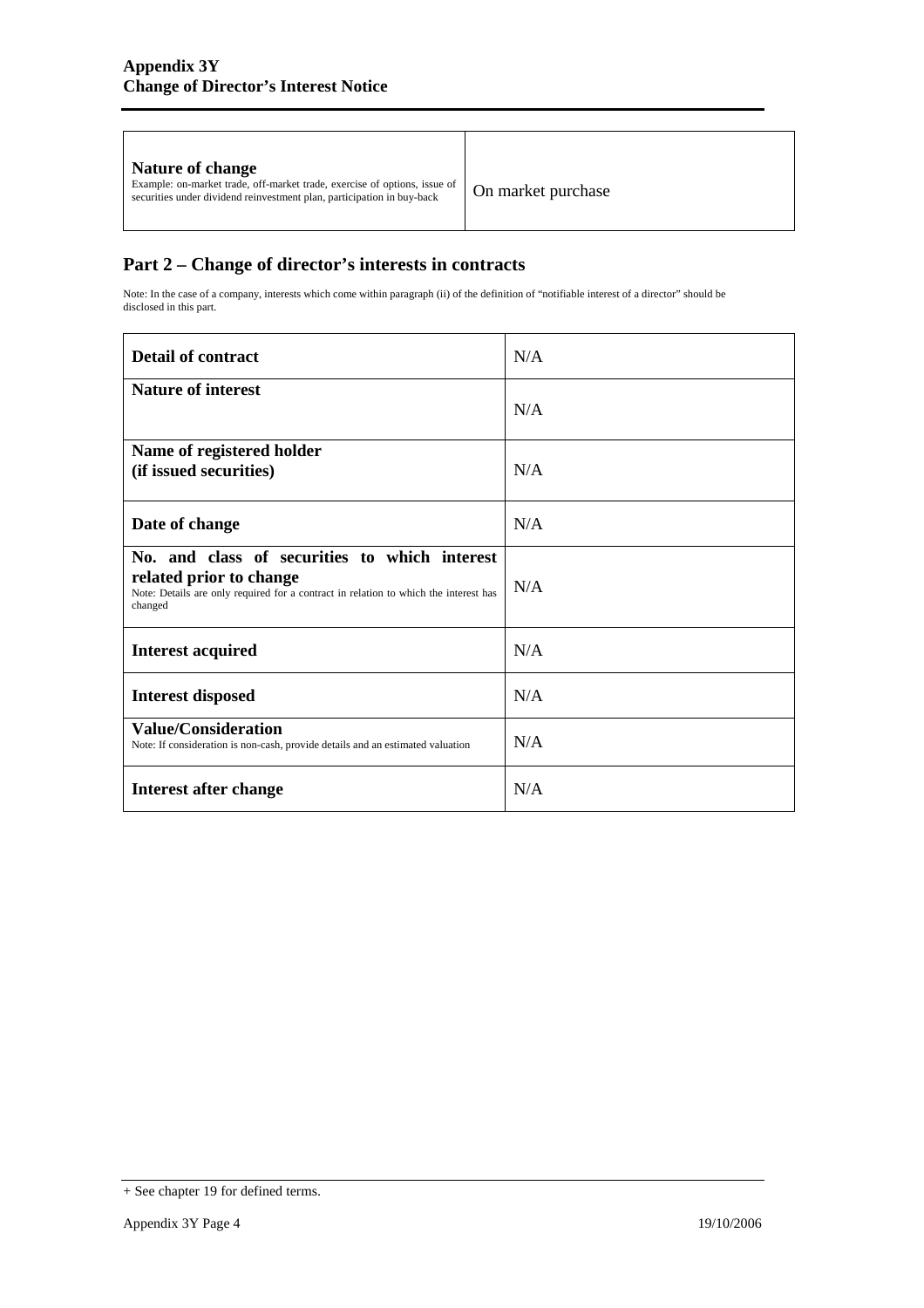*Rule 3.19A.2*

# **Appendix 3Y**

## **Change of Director's Interest Notice**

*Information or documents not available now must be given to ASX as soon as available. Information and documents given to ASX become ASX's property and may be made public.* 

Introduced 30/9/2001.

|            | Name of entity: RESONANCE HEALTH LIMITED |
|------------|------------------------------------------|
| <b>ABN</b> | 96 006 762 492                           |

We (the entity) give ASX the following information under listing rule 3.19A.2 and as agent for the director for the purposes of section 205G of the Corporations Act.

| Name of Director    | <b>MICHAEL DALSIN</b> |
|---------------------|-----------------------|
| Date of last notice | 16 OCTOBER 2006       |

#### **Part 1 - Change of director's relevant interests in securities**

In the case of a trust, this includes interests in the trust made available by the responsible entity of the trust

Note: In the case of a company, interests which come within paragraph (i) of the definition of "notifiable interest of a director" should be disclosed in this part.

| Direct or indirect interest                                                                                                                             | Direct Interest            |
|---------------------------------------------------------------------------------------------------------------------------------------------------------|----------------------------|
| <b>Nature of indirect interest</b><br>(including registered holder)<br>Note: Provide details of the circumstances giving rise to the relevant interest. |                            |
| Date of change                                                                                                                                          | 16 October, 2006           |
| No. of securities held prior to change                                                                                                                  | 397,271 ordinary shares    |
| <b>Class</b>                                                                                                                                            | <b>Fully Paid Ordinary</b> |
| Number acquired                                                                                                                                         | 166,666                    |
| Number disposed                                                                                                                                         | Nil                        |
| <b>Value/Consideration</b><br>Note: If consideration is non-cash, provide details and estimated valuation                                               | $$0.022$ per share         |

<sup>+</sup> See chapter 19 for defined terms.